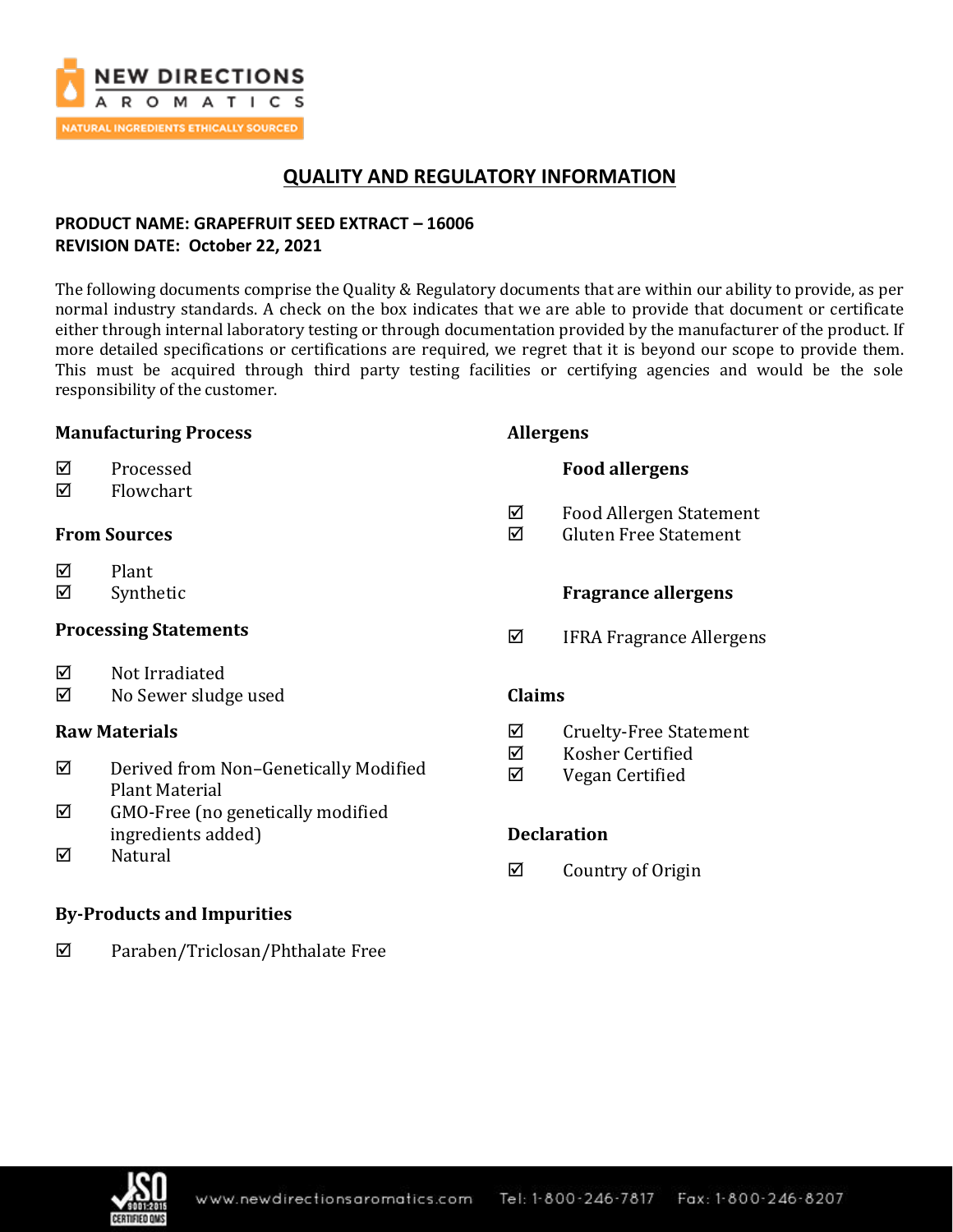

# **FLOWCHART**

## **PRODUCT NAME: GRAPEFRUIT SEED EXTRACT – 16006**



#### **Disclaimer & Caution**

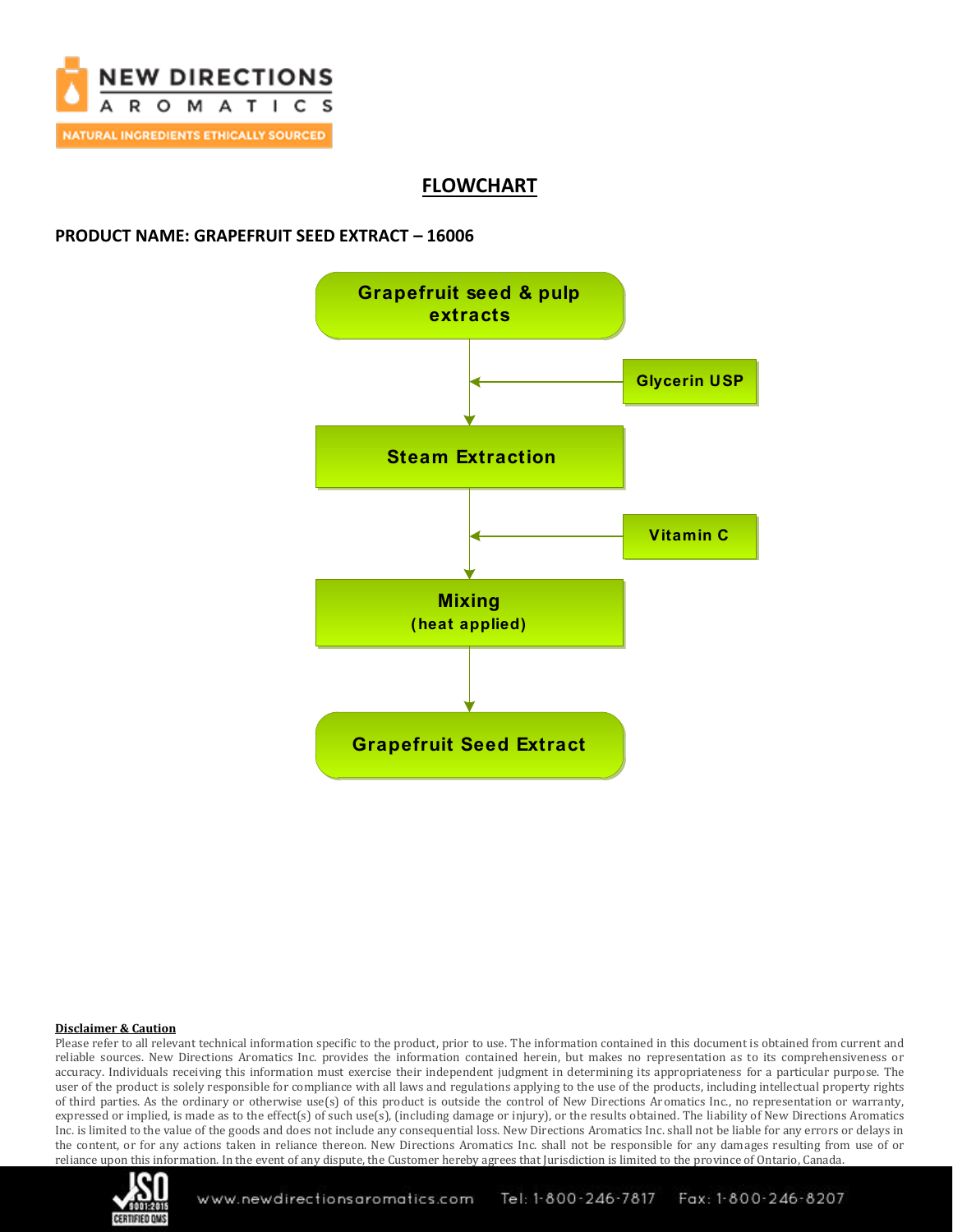

## **NON-IRRADIATION STATEMENT**

## **PRODUCT NAME: GRAPEFRUIT SEED EXTRACT – 16006**

We hereby declare that, to the best of our knowledge, this product has not been irradiated and does not contain any ingredient that has gone through any irradiation.

#### **Disclaimer & Caution**

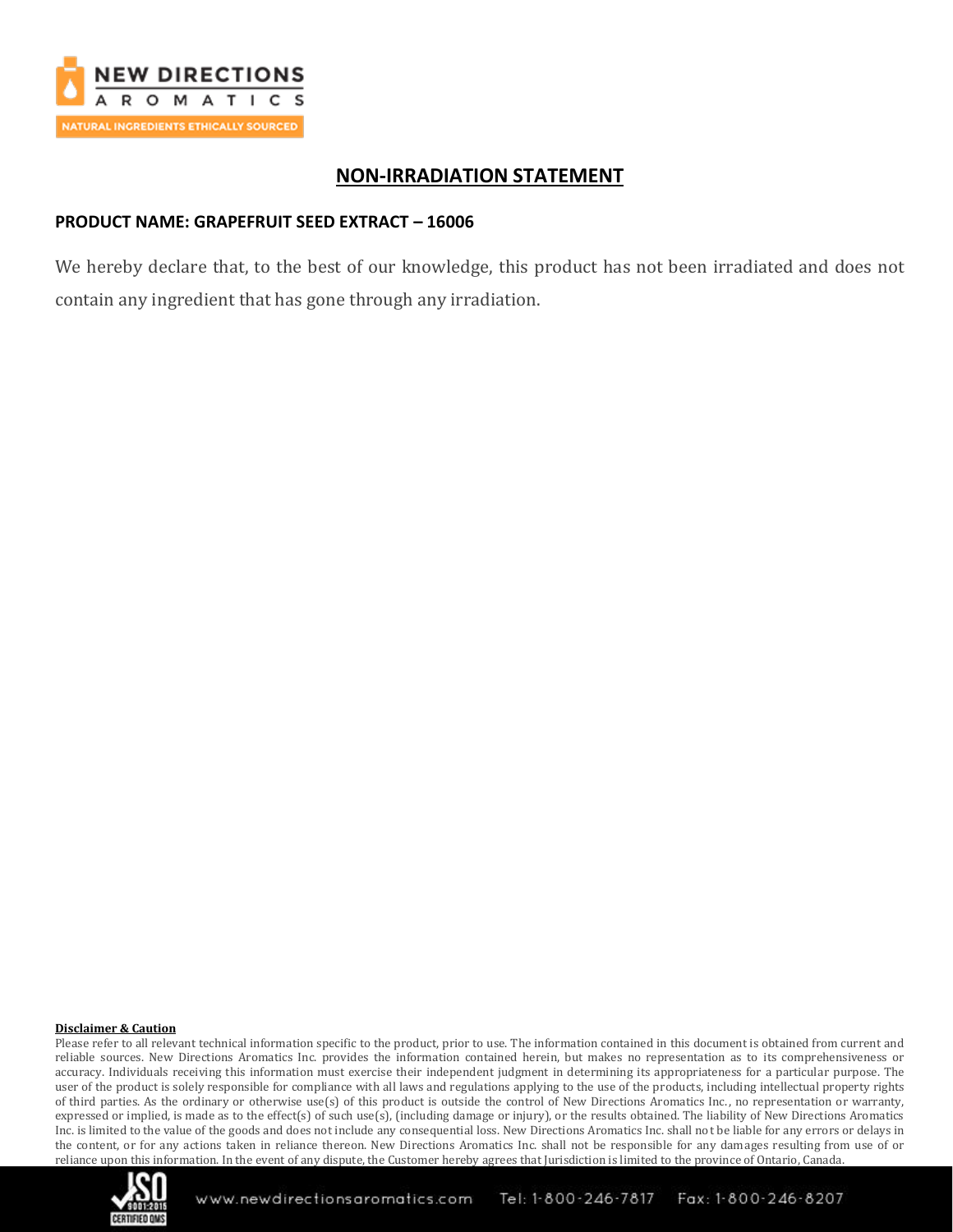

# **SEWAGE SLUDGE-FREE STATEMENT**

## **PRODUCT NAME: GRAPEFRUIT SEED EXTRACT – 16006**

We hereby declare that, to the best of our knowledge, this product has not been processed with, and is free of, sewage sludge.

#### **Disclaimer & Caution**

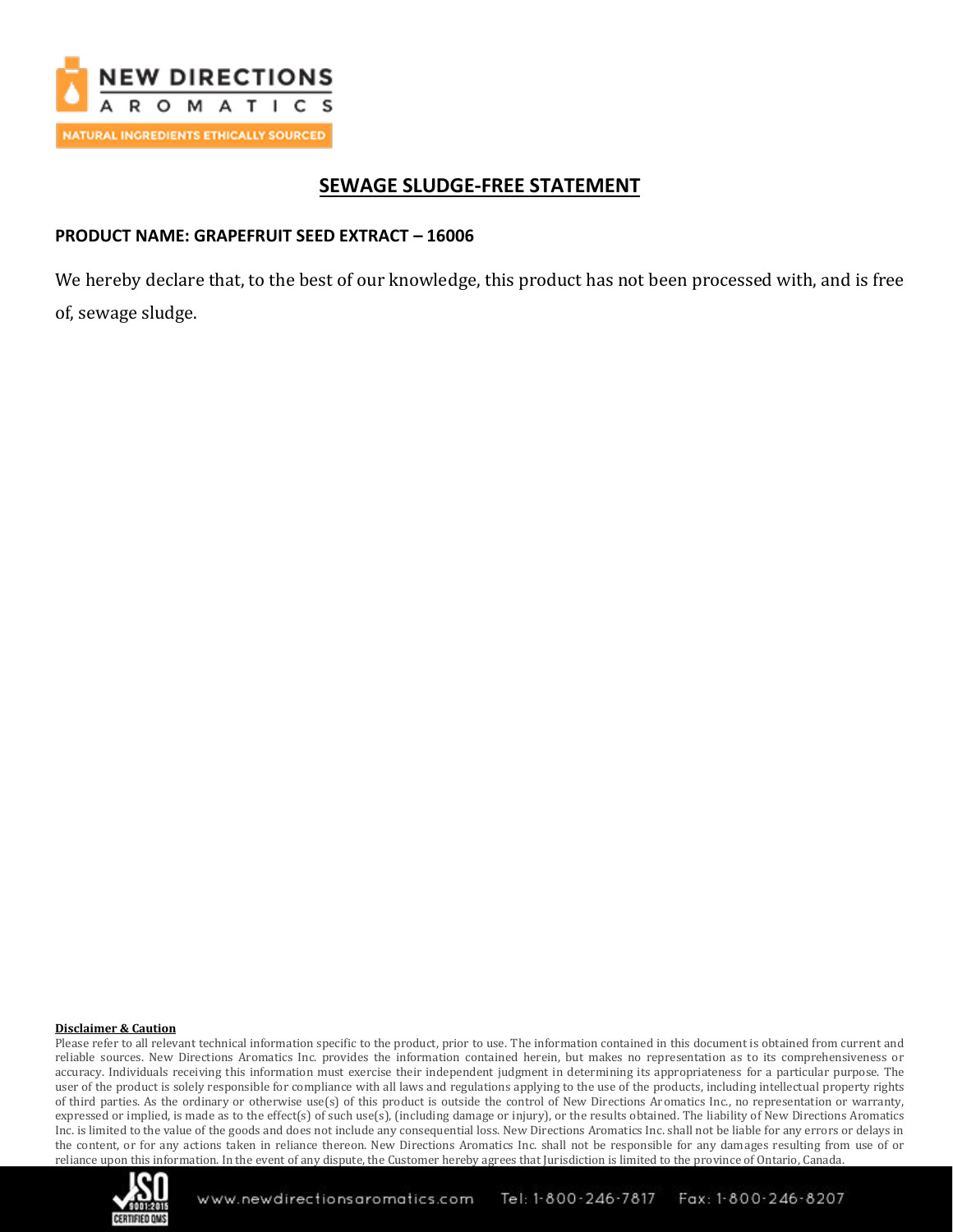

# **GMO STATEMENT**

## **PRODUCT NAME: GRAPEFRUIT SEED EXTRACT – 16006**

We hereby declare that, to the best of our knowledge, this product was not produced from or with GMO plant material.

#### **Disclaimer & Caution**

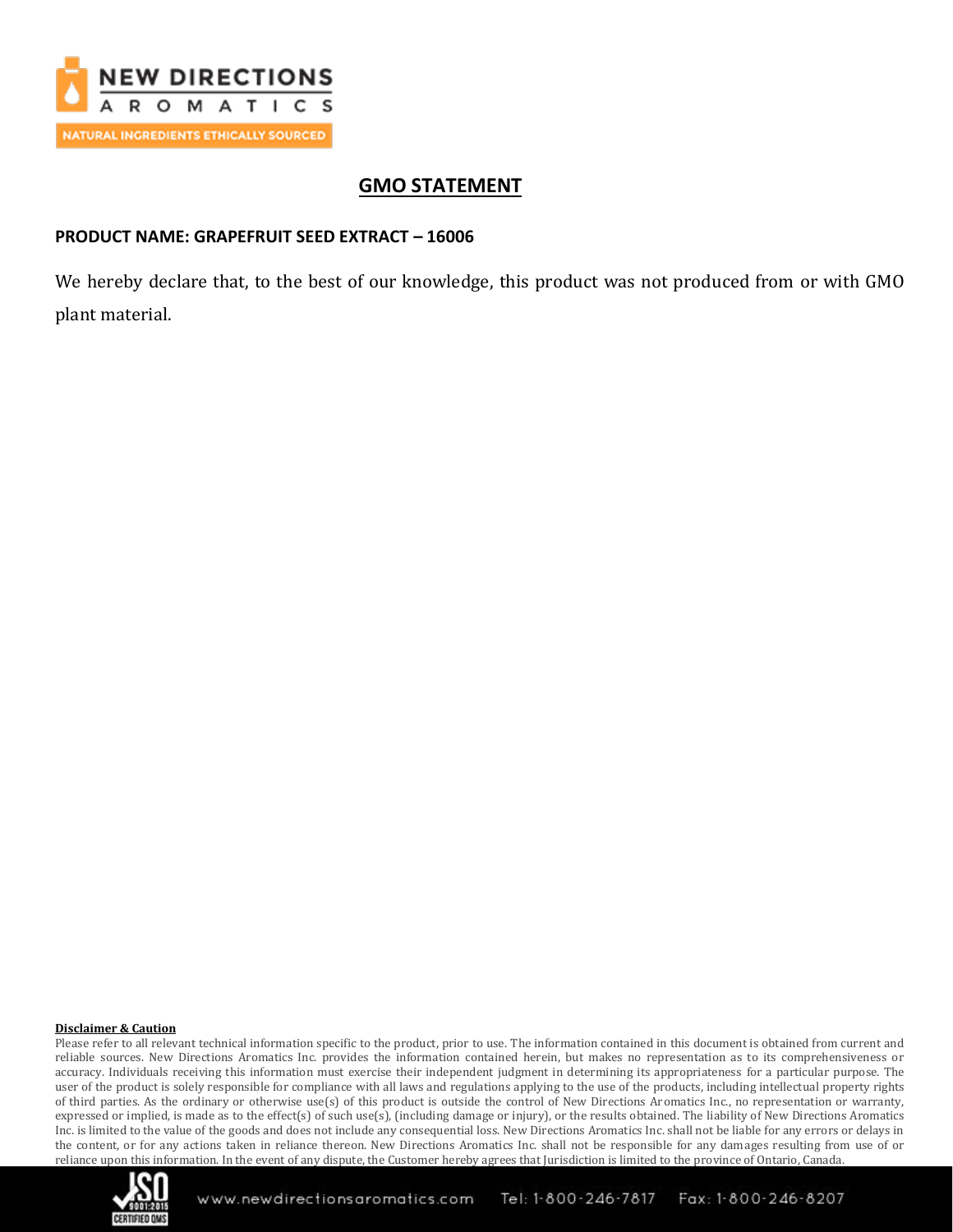

## **NATURAL STATEMENT**

### **PRODUCT NAME: GRAPEFRUIT SEED EXTRACT – 16006**

We hereby declare, that to the best of our knowledge, this product is 100 % natural consisting only of the following components:

| Ingredient                           | <b>CAS Number</b> | Proportions $(\% w/w)$ |
|--------------------------------------|-------------------|------------------------|
| Grapefruit Seed Extract <sup>a</sup> | RN 90045-43-5     | $40 - 46$              |
| Vitamin C <sup>b</sup>               | $50 - 81 - 7$     | $15 - 20$              |
| Glycerin USP <sup>c</sup>            | $56 - 81 - 5$     | $35 - 40$              |
| Moisture                             |                   | < 2.0                  |
|                                      |                   | <b>TOTAL:</b> 100 %    |

<sup>a</sup> *Obtained from glycerin.*

<sup>b</sup> *Obtained from a vegetable source using synthetic process.*

<sup>c</sup> *Obtained from a vegetable source.*

#### **Disclaimer & Caution**

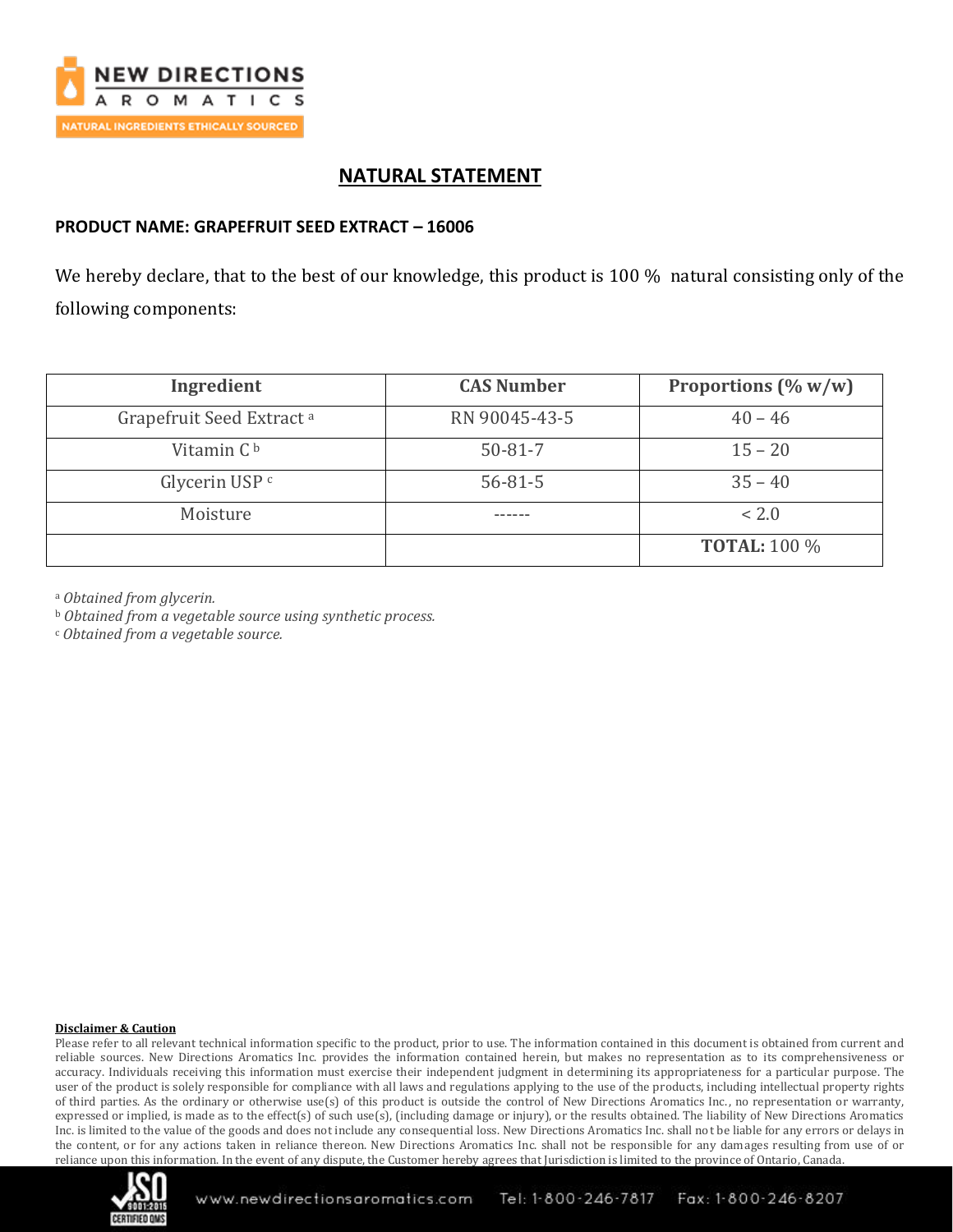

## PARABEN, TRICLOSAN AND PHTHALATE-FREE STATEMENT

## **PRODUCT NAME: GRAPEFRUIT SEED EXTRACT – 16006**

We hereby declare that, to the best of our knowledge, this product was not produced with parabens, triclosan or phthalates, nor does it contain any.

#### **Disclaimer & Caution**

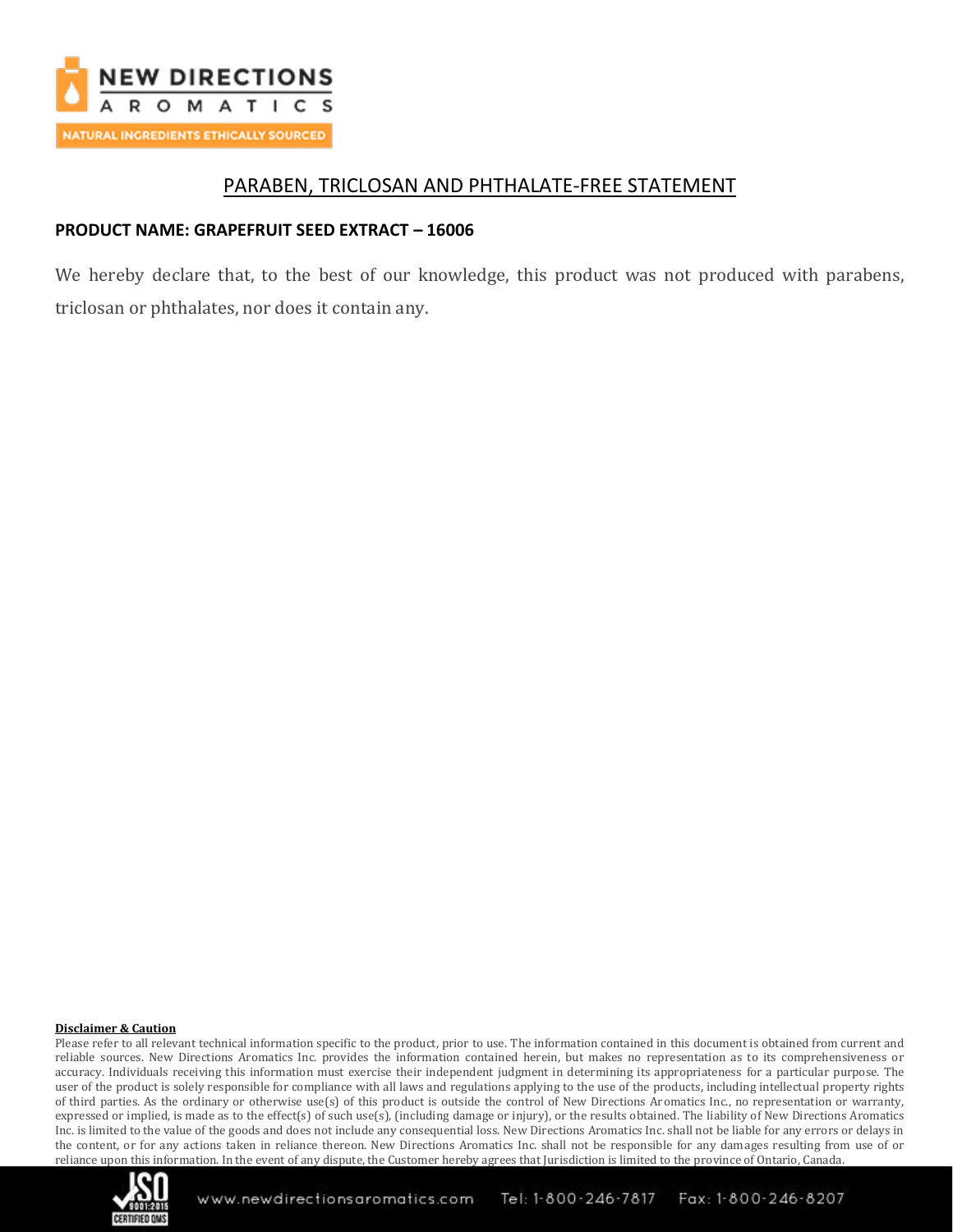

# **FOOD ALLERGEN INFORMATION**

## **PRODUCT NAME: GRAPEFRUIT SEED EXTRACT – 16006**

| Component                                                                     | Present in the product |
|-------------------------------------------------------------------------------|------------------------|
| Peanuts (and/or derivatives,) e.g., protein oil                               | N <sub>o</sub>         |
| Tree Nuts (and/or derivatives)                                                | N <sub>o</sub>         |
| Seeds (Cottonseed, Mustard, Poppy, Sesame, Sunflower) (and/or<br>derivatives) | N <sub>o</sub>         |
| Wheat, Barley, Rye, Oats, Spelt, Kamut or their hybrids                       | N <sub>o</sub>         |
| Gluten                                                                        | N <sub>o</sub>         |
| Soybeans (and/or derivatives)                                                 | N <sub>o</sub>         |
| Dairy (including lactose) or Eggs                                             | N <sub>o</sub>         |
| Fish or their products                                                        | N <sub>o</sub>         |
| Shellfish or their products                                                   | N <sub>o</sub>         |
| Sulphites (and derivatives) (added or $\geq 10$ ppm)                          | N <sub>o</sub>         |

#### **Disclaimer & Caution**

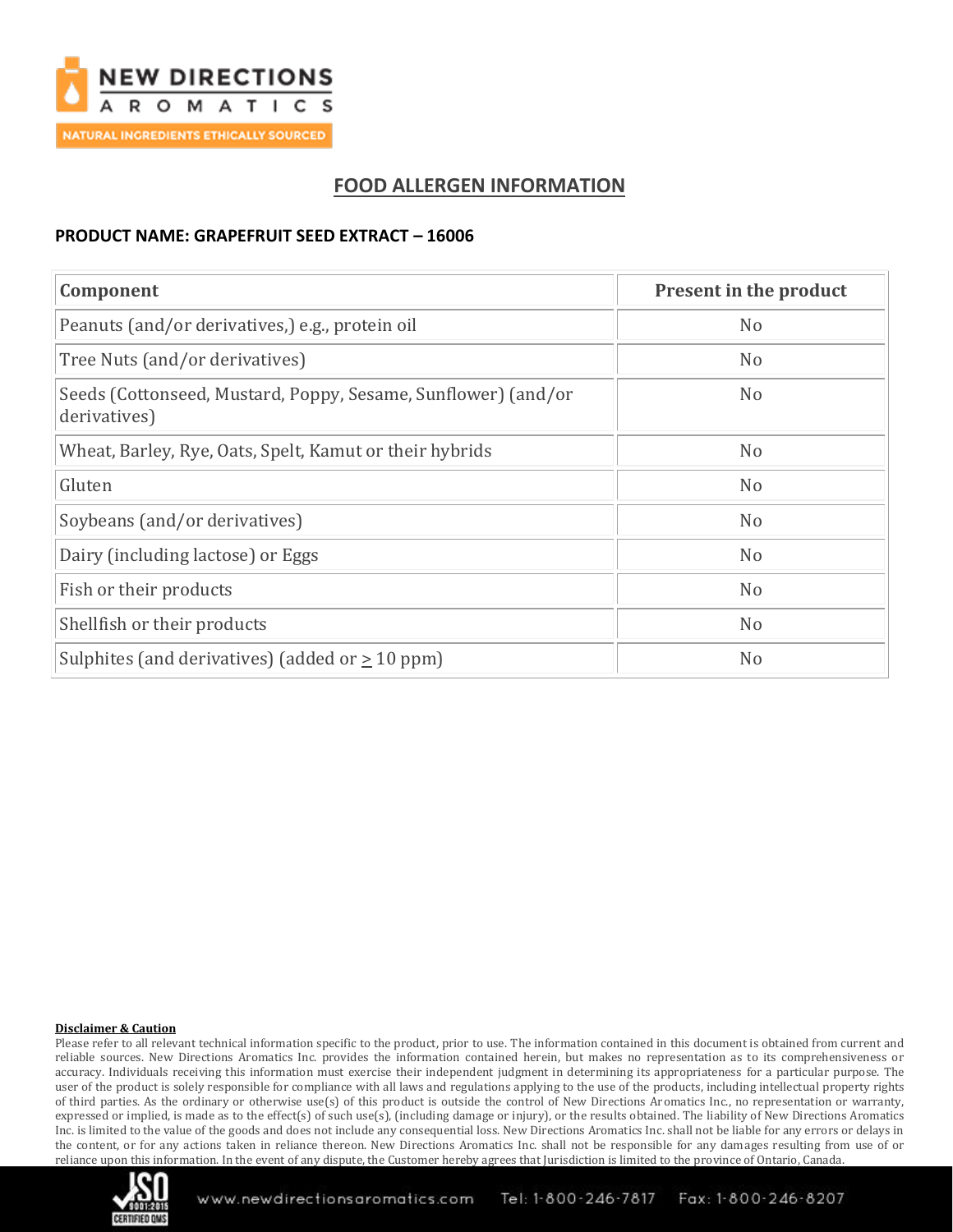

# **GLUTEN STATEMENT**

## **PRODUCT NAME: GRAPEFRUIT SEED EXTRACT – 16006**

We hereby declare that, to the best of our knowledge, this product is gluten-free, nor was it manufactured with any ingredients containing gluten.

#### **Disclaimer & Caution**

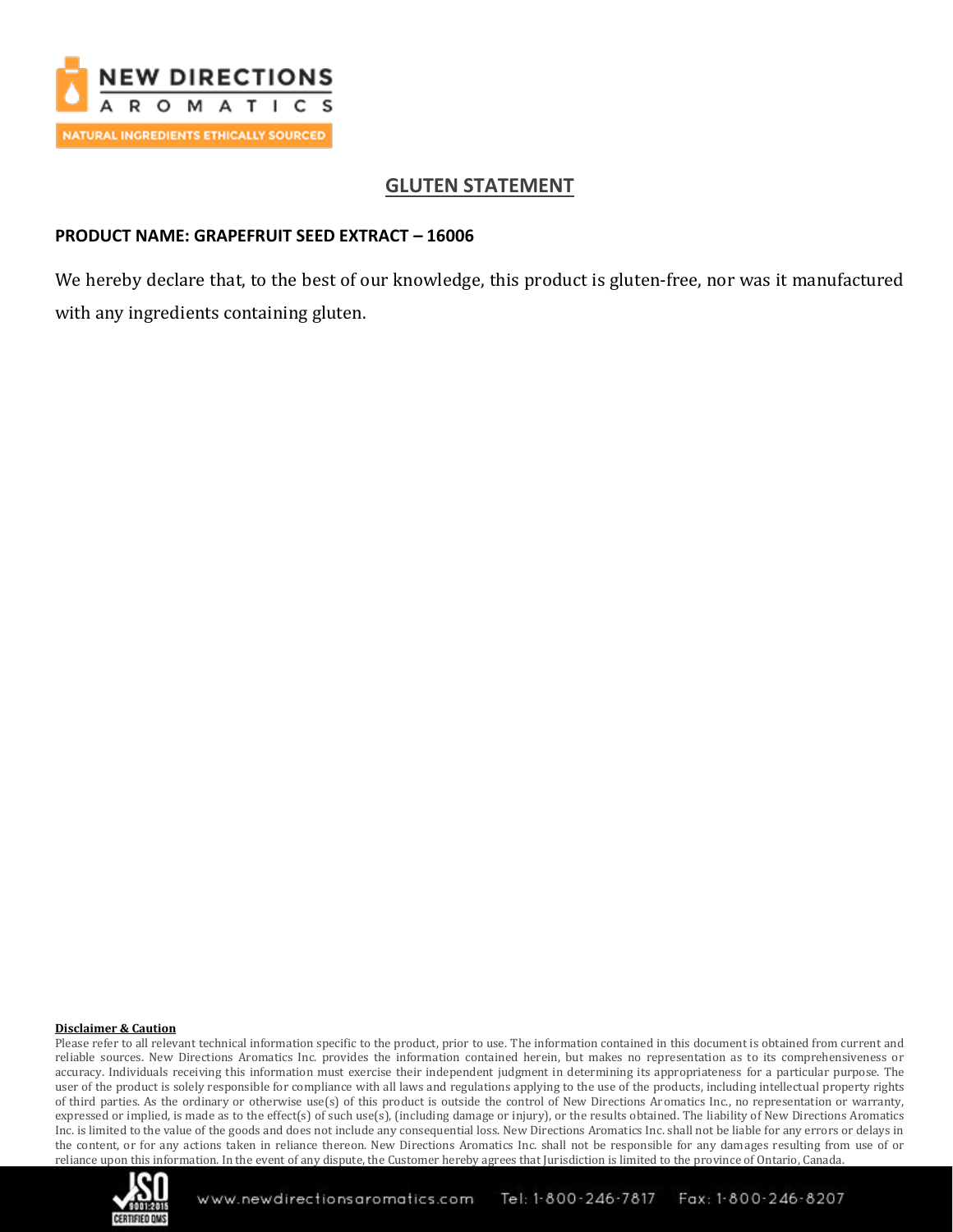

# **IFRA FRAGRANCE ALLERGEN STATEMENT**

## **PRODUCT NAME: GRAPEFRUIT SEED EXTRACT – 16006**

| <b>Ingredients</b>                           | CAS#           | $\frac{0}{0}$ |
|----------------------------------------------|----------------|---------------|
| Alpha-Amyl Cinnamic Alcohol                  | 101-85-9       | 0.0           |
| Alpha-Amyl Cinnamic Aldehyde                 | 122-40-7       | 0.0           |
| Anisyl Alcohol                               | 105-13-5       | 0.0           |
| <b>Benzyl Alcohol</b>                        | $100 - 51 - 6$ | 0.0           |
| <b>Benzyl Benzoate</b>                       | 120-51-4       | 0.0           |
| <b>Benzyl Cinnamate</b>                      | 103-41-3       | 0.0           |
| <b>Benzyl Salicylate</b>                     | 118-58-1       | 0.0           |
| Cinnamic Alcohol                             | 104-54-1       | 0.0           |
| Cinnamic Aldehyde (Cinnamal)                 | 104-55-2       | 0.0           |
| Citral                                       | 5392-40-5      | 0.0           |
| Citronellol                                  | 106-22-9       | 0.0           |
| Coumarin                                     | $91 - 64 - 5$  | 0.0           |
| Eugenol                                      | $97 - 53 - 0$  | 0.0           |
| Farnesol                                     | 4602-84-0      | 0.0           |
| Gamma-Methyl Ionone (Alpha Isomethyl Ionone) | 127-51-5       | 0.0           |
| Geraniol                                     | 106-24-1       | 0.0           |
| Hexyl Cinnamic Aldehyde                      | 101-86-0       | 0.0           |

#### **Disclaimer & Caution**

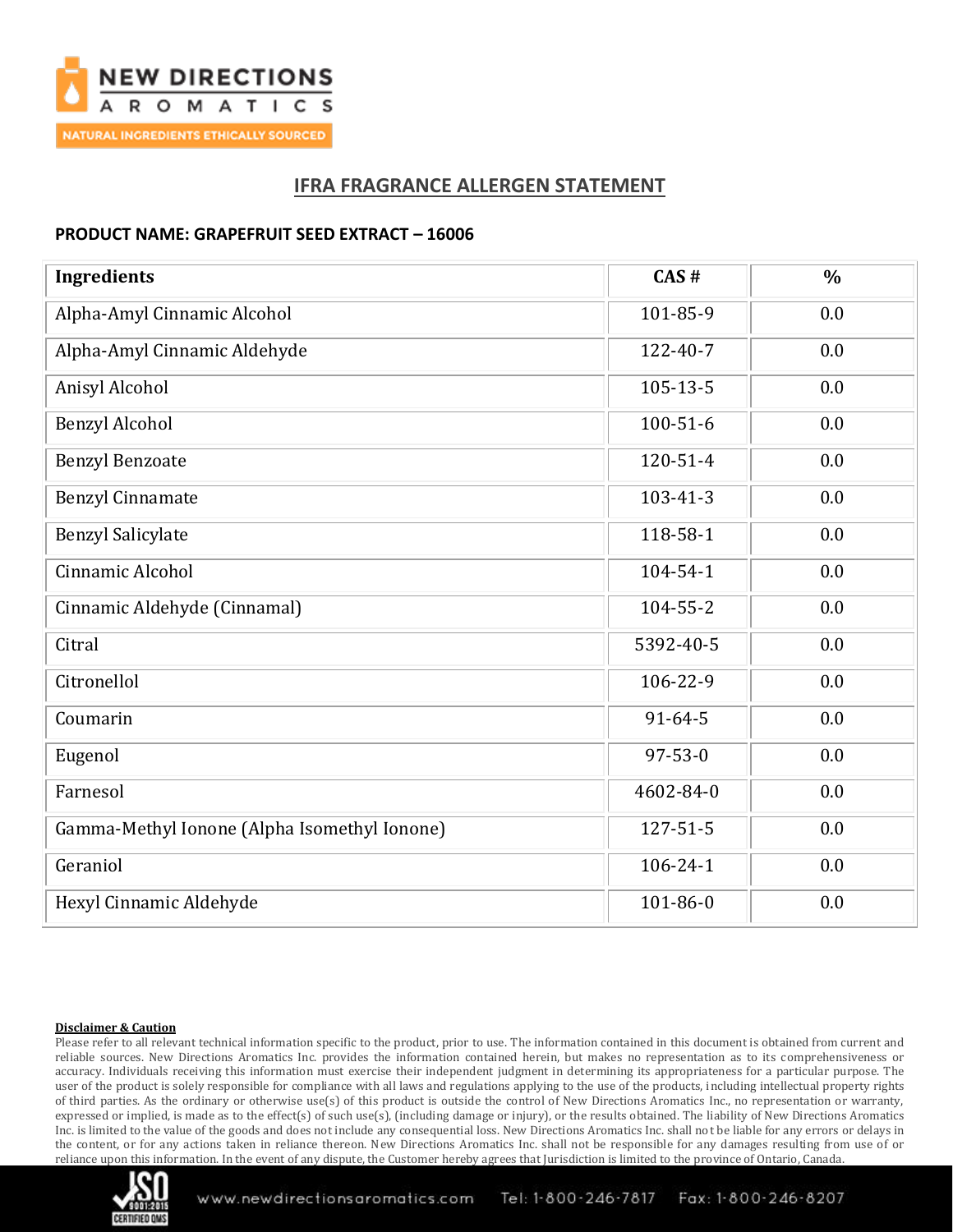

## **IFRA FRAGRANCE ALLERGEN STATEMENT**

### **PRODUCT NAME: GRAPEFRUIT SEED EXTRACT – 16006**

| <b>Ingredients</b>                                           | CAS#           | $\%$ |
|--------------------------------------------------------------|----------------|------|
| HMPCC (Lyral) (Hydroxyisohexyl 3- cyclohexene Carboxaldehye) | 31906-04-4     | 0.0  |
| Hydroxycitronellal                                           | 107-75-5       | 0.0  |
| Isoeugenol                                                   | $97 - 54 - 1$  | 0.0  |
| Lilial (Butylphenyl Methylpropional)                         | $80 - 54 - 6$  | 0.0  |
| d-Limonene                                                   | 5989-27-5      | 0.0  |
| Linalool                                                     | 78-70-6        | 0.0  |
| Methyl Heptine Carbonate (Methyl 2- Octynoate)               | $111 - 12 - 6$ | 0.0  |
| Oak Moss Extracts (Evernia Prunastri)                        | 90028-68-5     | 0.0  |
| Tree Moss Extracts (Evernia Furfuracea)                      | 90028-67-4     | 0.0  |

#### **Disclaimer & Caution**

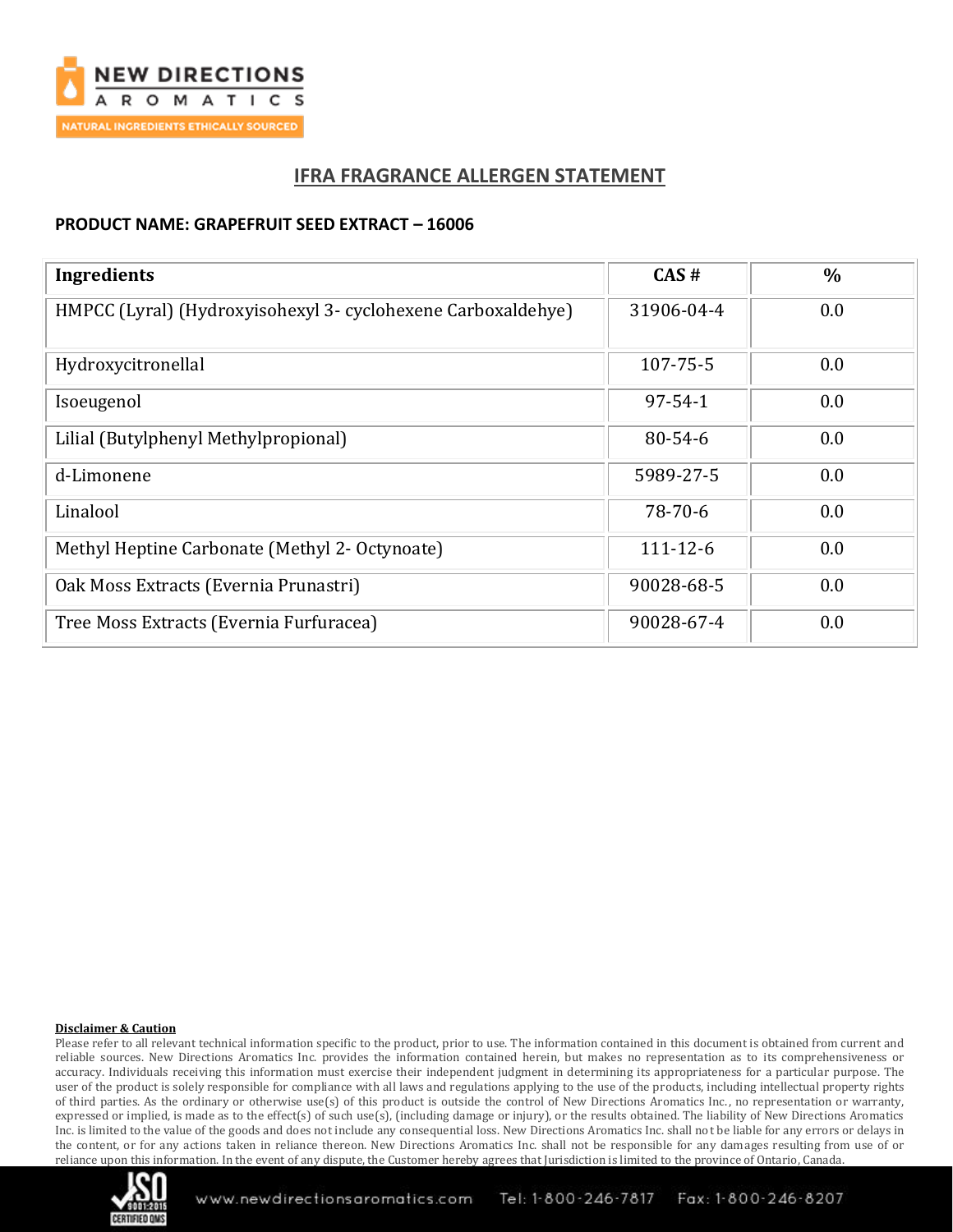

# **CRUELTY-FREE STATEMENT**

## **PRODUCT NAME: GRAPEFRUIT SEED EXTRACT - 16006**

We hereby declare that, to the best of our knowledge, this product has not been tested on animals.

#### **Disclaimer & Caution**

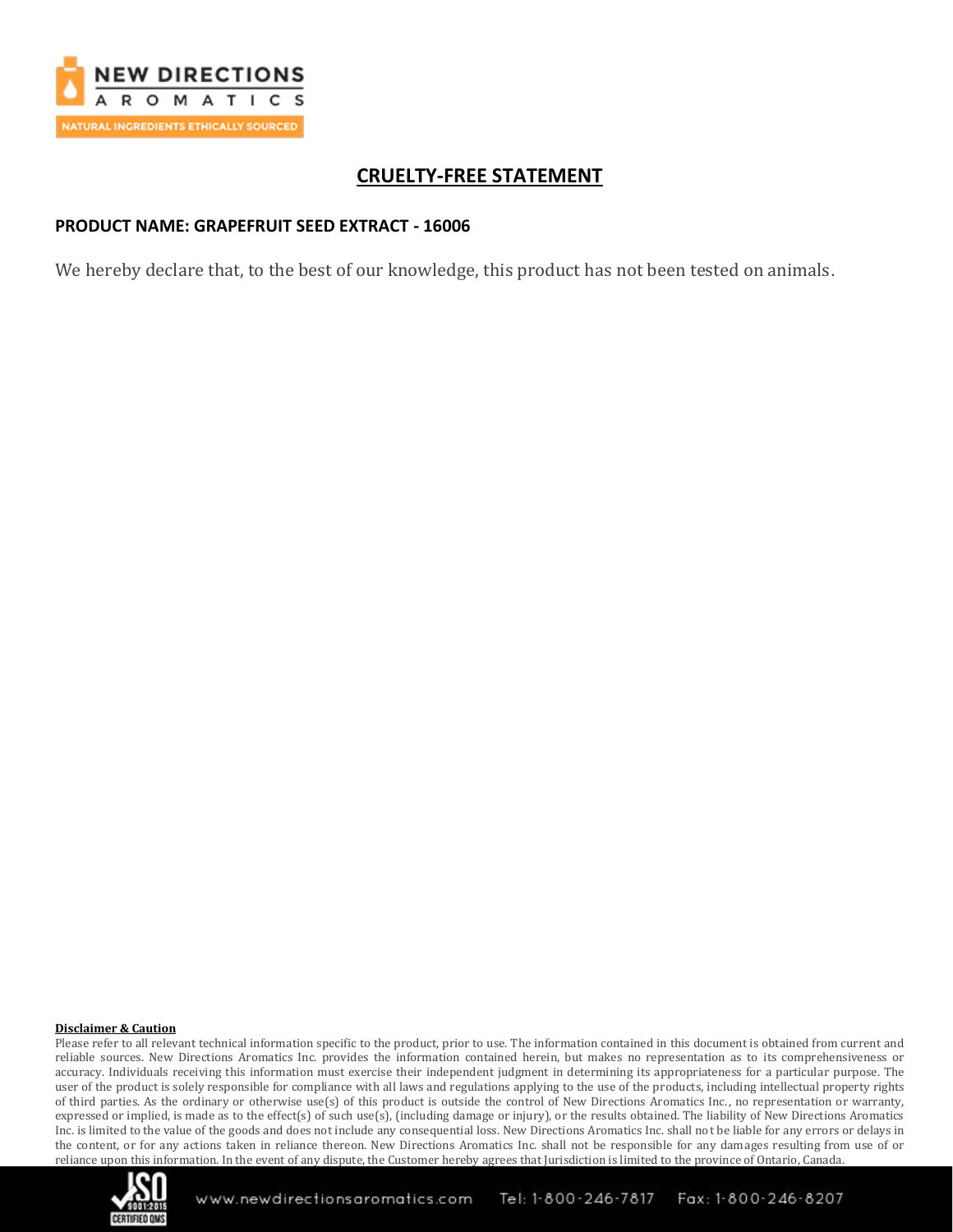

# **KOSHER STATEMENT**

## **PRODUCT NAME: GRAPEFRUIT SEED EXTRACT - 16006**

We hereby confirm that this product has been certified to Kosher standards.

#### **Disclaimer & Caution**

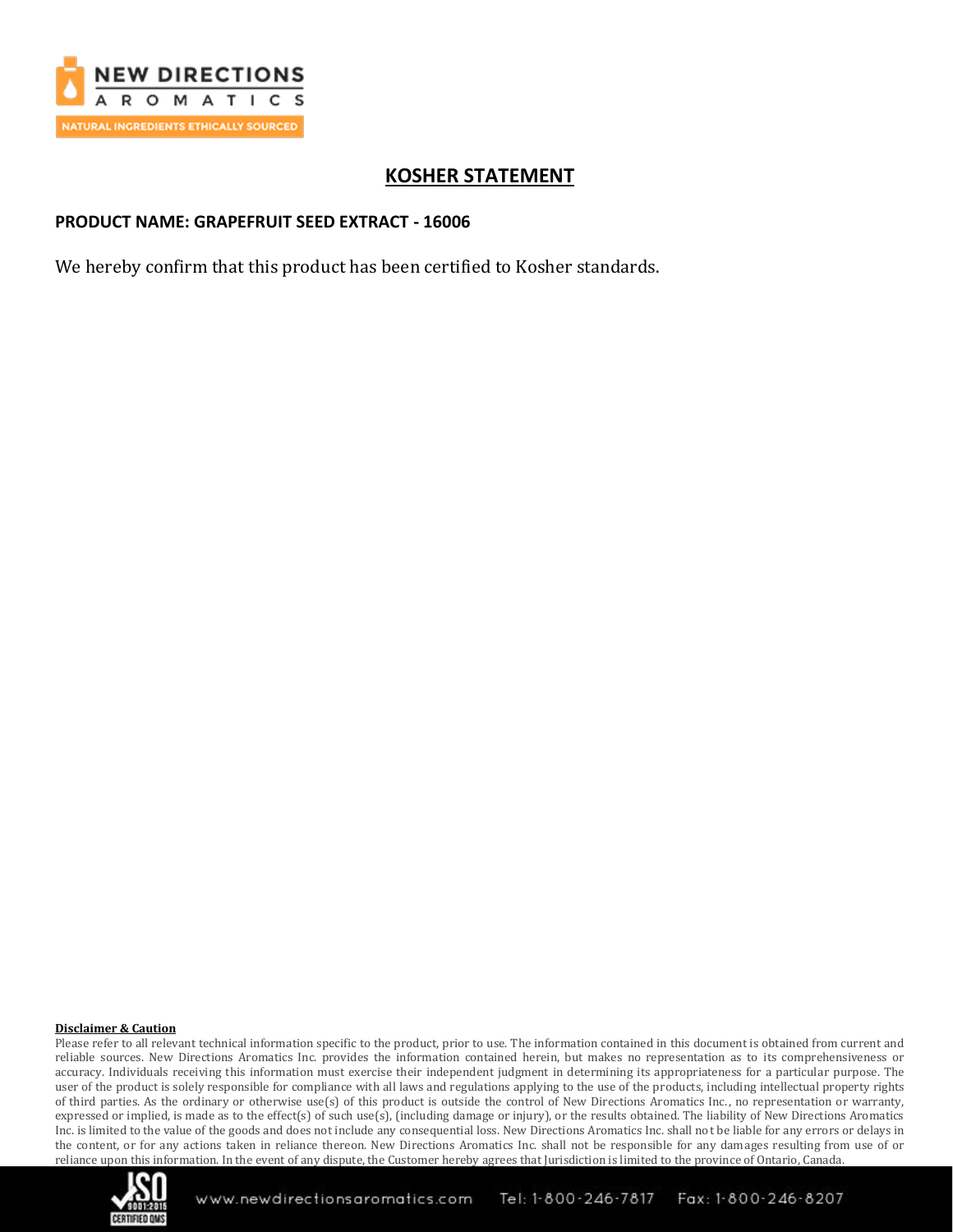

# **VEGAN STATEMENT**

## **PRODUCT NAME: GRAPEFRUIT SEED EXTRACT - 16006**

We hereby confirm that this product has been certified to Vegan standards.

#### **Disclaimer & Caution**